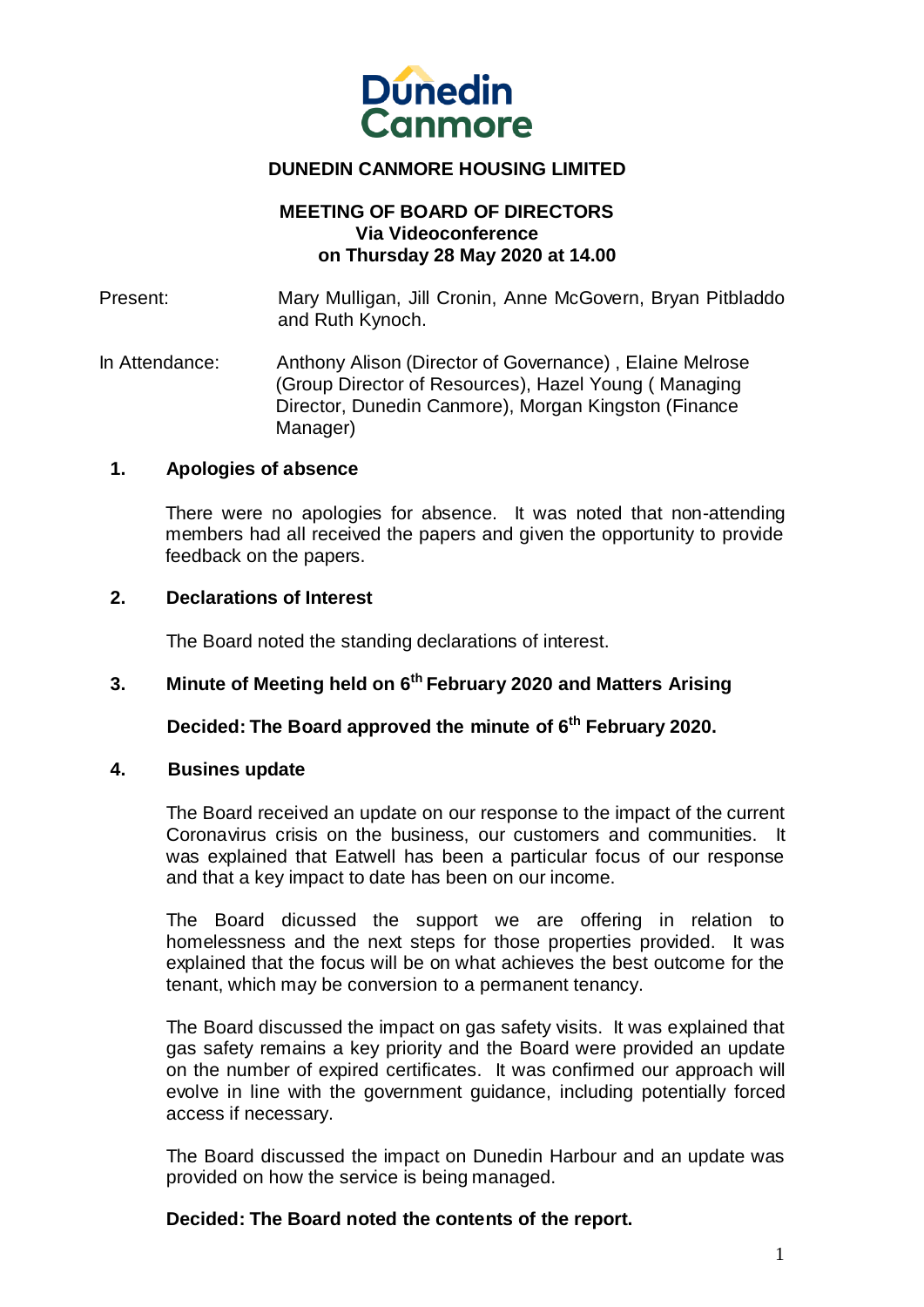## **5. Framework for start-up and renewal of activity**

 The Board received an update on the framework for the start up and renewal of activity in a managed, phased way across our key business areas.

The Board discussed the movement through the phases of the renewal and how they could revert back in the event of lockdown being restored.

The Board discussed how we are engaging and supporting staff as they have had to rapidly adapt to the new operating models. It was confirmed that we are engaging through a combination of line managers as well developing a structured survey to formally seek staff's feedback. It was explained that the survey will also cover staff currently on furlough.

The Board discussed the potential structural changes to the way we operate and embed the positive elements of the home working as well as respond to the challenges.

**Decided: The Board noted the proposals set out in this paper in principle, subject to the timing of their implementation and any adjustments necessary to ensure ongoing compliance with Scottish Government legislation and guidance.**

## **6. Annual Return on the Charter and year end results 2019/20**

The Board strongly welcomed the performance for the year and in particular the increase in tenant satisfaction.

The Board discussed how we maintain our strong performance, particularly within the context of the impact Covid 19 will have on the current year. It was explained that a key challenge will be in relation to engagement, where face to face engagement has played a strong role in our stronger performance.

The Board recognised the significant efforts from staff over the year in delivering the strong performance.

## **Decided: The Board:**

- **1) Approved the draft 2019/20 Charter results;**
- **2) Delegated authority to the Group Director of Housing and Care to sign off any non-material changes to the results which may be required prior to submission; and**
- **3) Delegated authority to the Group Director of Housing and Care to sign off the Charter and EESSH submissions on behalf of DCH.**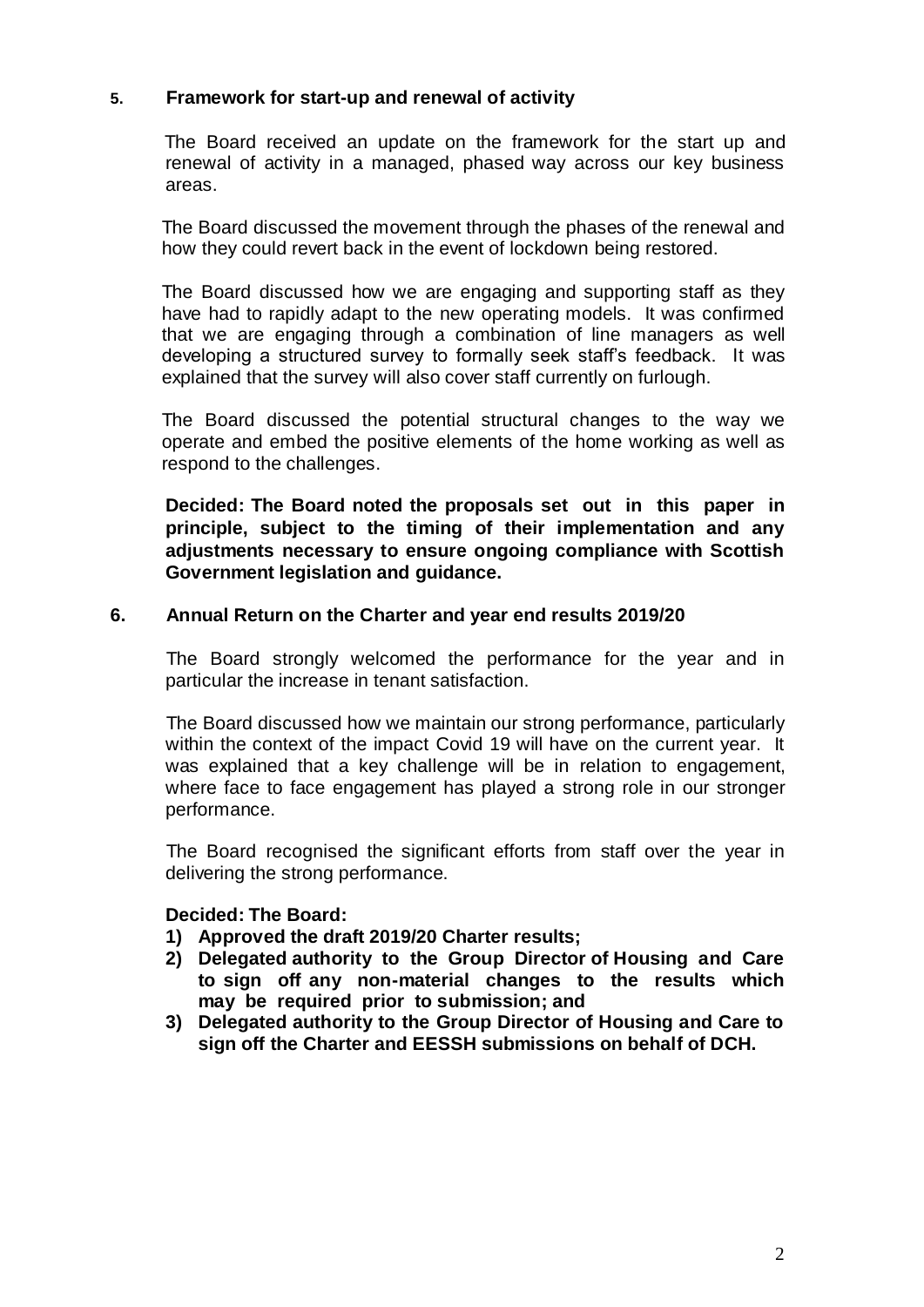# **7. Finance report**

The Board received a summary of financial performance for the year to date, yearend performance for 2019/20 and the 2020/21 budget. The Board were updated on the variances arising from the Covid 19 impact on repairs and investment work.

The Board discussed performance and the impact in future, in particular for the rent setting process for 2021/22. It was confirmed an updated business plan would be presented to the next meeting.

The Board discussed the financial implications of the delay to our development activity and the associated loss of rental income relative to our assumptions. It was explained the updated business plan will set this out in greater detail.

The Board sought confirmation there were no material risks to covenant compliance at this stage. It was confirmed we expected to meet all covenants.

# **Decided: The Board**

- **1) noted the management accounts for the period to 30 April 2020 and the full year to 31 March 2020; and**
- **2) approved the proposed 2020/21 Budget**.

# **8. Alertacall**

The details of the pilot of Alertacall was set out, including the feedback of the system to date within the Group and how this could inform a future Livingwell model.

The Board recognised the potential for Alertacall to alleviate social isolation and vulnerability.

## **Decided: The Board noted the contents of the report**

## **9. Governance update**

The Board received an update on a range of governance matters. In particular, the proposed changes to the constitution were set out in detail.

The Board discussed the prosed changes to the classes of membership and emphasised the need to communicate the changes in an appropriate way.

The Board considered the programme, our development footprint and our appraisal criteria. It was noted the programme was a rolling 5 year programme.